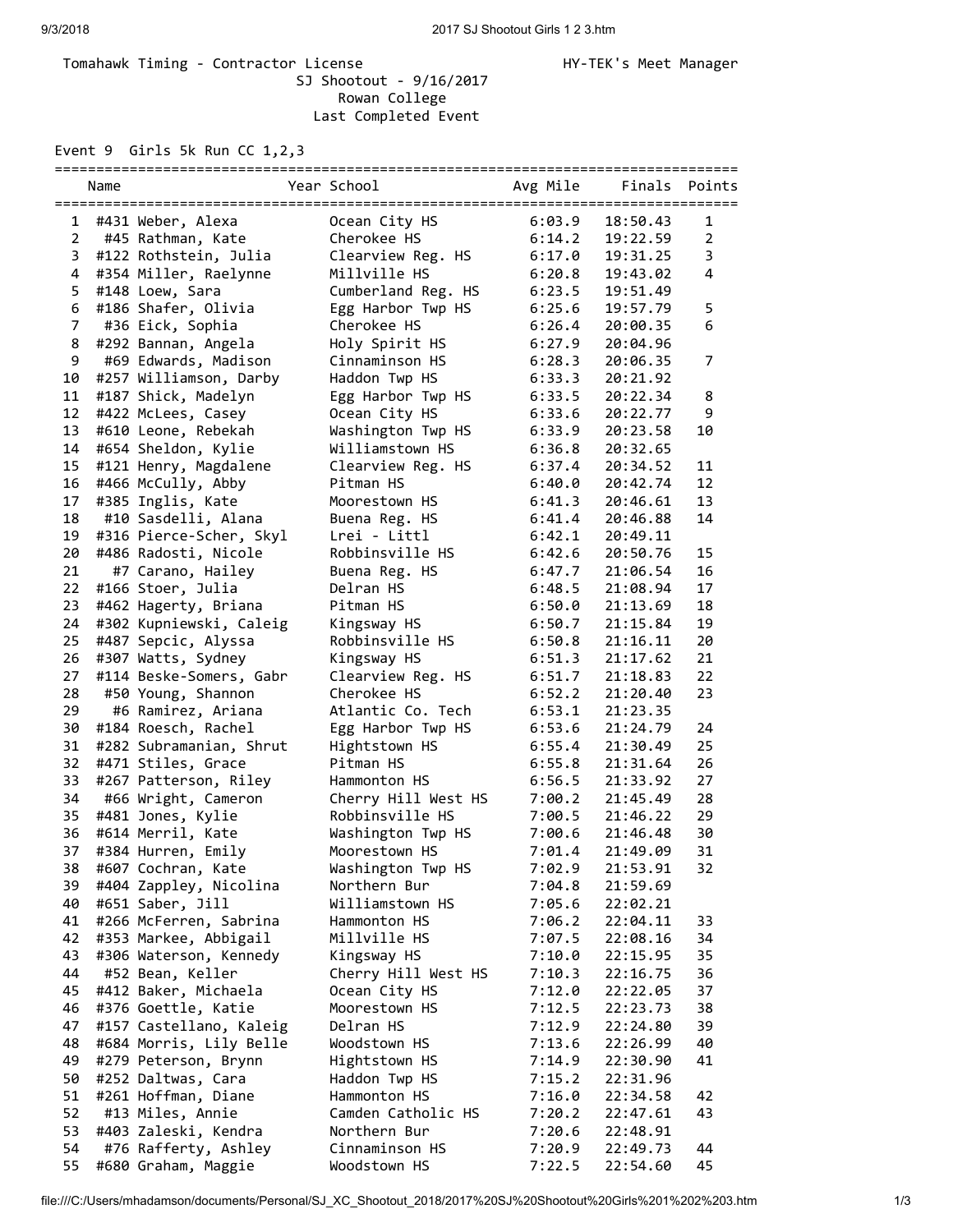## 9/3/2018 2017 SJ Shootout Girls 1 2 3.htm

| 56 | #9 Mosentoff, Kristin | Buena Reg. HS       | 7:30.4 | 23:19.31 | 46 |
|----|-----------------------|---------------------|--------|----------|----|
| 57 | #273 Cohen, Lisa      | Hightstown HS       | 7:34.3 | 23:31.28 | 47 |
| 58 | #682 Monahon, Olivia  | Woodstown HS        | 7:34.4 | 23:31.56 | 48 |
| 59 | #74 O'Malley, Mary    | Cinnaminson HS      | 7:39.6 | 23:47.85 | 49 |
| 60 | #314 Law, Dakota      | Lrei - Littl        | 7:44.9 | 24:04.27 |    |
| 61 | #522 Hauer, Alexandra | Timber Creek        | 7:45.9 | 24:07.50 |    |
| 62 | #352 Lupton, Amber    | Millville HS        | 7:47.0 | 24:10.63 | 50 |
| 63 | #232 Moore, Isabella  | Haddon Heights HS   | 7:47.7 | 24:13.07 | 51 |
| 64 | #14 Nunn, Breanne     | Camden Catholic HS  | 7:48.1 | 24:14.23 | 52 |
| 65 | #237 Slater, Kirstin  | Haddon Heights HS   | 7:48.9 | 24:16.73 | 53 |
| 66 | #460 Widger, Ashlynn  | Pennsville HS       | 7:55.1 | 24:35.88 |    |
| 67 | #457 Johnston, Hanna  | Pennsville HS       | 7:56.3 | 24:39.68 |    |
| 68 | #191 Clarke, Sha'Lynn | Glassboro HS        | 7:59.1 | 24:48.25 |    |
| 69 | #527 Nuhfer, Allison  | Timber Creek        | 8:04.3 | 25:04.61 |    |
| 70 | #15 Powers, Kimberly  | Camden Catholic HS  | 8:05.1 | 25:06.88 | 54 |
| 71 | #163 Mesisca, Kelly   | Delran HS           | 8:05.4 | 25:07.84 | 55 |
| 72 | #61 Santana, Emily    | Cherry Hill West HS | 8:06.7 | 25:11.83 | 56 |
| 73 | #235 Rehn, Natalie    | Haddon Heights HS   | 8:18.5 | 25:48.54 | 57 |
| 74 | #190 Boggans, Givonna | Glassboro HS        | 8:28.9 | 26:20.84 |    |
| 75 | #2 Bitondo, Cheyenne  | Atlantic Co. Tech   | 8:31.6 | 26:29.45 |    |
|    |                       |                     |        |          |    |

## Team Scores

| Rank Team                                       | Total | 1  | 2  | 3  | *4 | *5 | *6 | $*7$ | *8 | *9 |
|-------------------------------------------------|-------|----|----|----|----|----|----|------|----|----|
| ------------------------------<br>1 Cherokee HS | 31    | 2  | 6  | 23 |    |    |    |      |    |    |
| Total Time:<br>1:00:43.34                       |       |    |    |    |    |    |    |      |    |    |
| Average:<br>20:14.45                            |       |    |    |    |    |    |    |      |    |    |
| 2 Clearview Reg. HS                             | 36    | 3  | 11 | 22 |    |    |    |      |    |    |
| Total Time:<br>1:01:24.60                       |       |    |    |    |    |    |    |      |    |    |
| Average:<br>20:28.20                            |       |    |    |    |    |    |    |      |    |    |
| 3 Egg Harbor Twp HS                             | 37    | 5  | 8  | 24 |    |    |    |      |    |    |
| Total Time:<br>1:01:44.92                       |       |    |    |    |    |    |    |      |    |    |
| Average:<br>20:34.98                            |       |    |    |    |    |    |    |      |    |    |
| 4 Ocean City HS                                 | 47    | 1  | 9  | 37 |    |    |    |      |    |    |
| Total Time:<br>1:01:35.25                       |       |    |    |    |    |    |    |      |    |    |
| 20:31.75<br>Average:                            |       |    |    |    |    |    |    |      |    |    |
| 5 Pitman HS                                     | 56    | 12 | 18 | 26 |    |    |    |      |    |    |
| Total Time:<br>1:03:28.07                       |       |    |    |    |    |    |    |      |    |    |
| 21:09.36<br>Average:                            |       |    |    |    |    |    |    |      |    |    |
| 6 Robbinsville HS                               | 64    | 15 | 20 | 29 |    |    |    |      |    |    |
| Total Time:<br>1:03:53.09                       |       |    |    |    |    |    |    |      |    |    |
| Average:<br>21:17.70                            |       |    |    |    |    |    |    |      |    |    |
| 7 Washington Twp HS                             | 72    | 10 | 30 | 32 |    |    |    |      |    |    |
| Total Time:<br>1:04:03.97                       |       |    |    |    |    |    |    |      |    |    |
| 21:21.33<br>Average:                            |       |    |    |    |    |    |    |      |    |    |
| 8 Kingsway HS                                   | 75    | 19 | 21 | 35 |    |    |    |      |    |    |
| Total Time:<br>1:04:49.41                       |       |    |    |    |    |    |    |      |    |    |
| Average:<br>21:36.47                            |       |    |    |    |    |    |    |      |    |    |
| 9 Buena Reg. HS                                 | 76    | 14 | 16 | 46 |    |    |    |      |    |    |
| Total Time:<br>1:05:12.73                       |       |    |    |    |    |    |    |      |    |    |
| Average:<br>21:44.25                            |       |    |    |    |    |    |    |      |    |    |
| 10 Moorestown HS                                | 82    | 13 | 31 | 38 |    |    |    |      |    |    |
| Total Time:<br>1:04:59.43                       |       |    |    |    |    |    |    |      |    |    |
| 21:39.81<br>Average:                            |       |    |    |    |    |    |    |      |    |    |
| 11 Millville HS                                 | 88    | 4  | 34 | 50 |    |    |    |      |    |    |
| Total Time:<br>1:06:01.81                       |       |    |    |    |    |    |    |      |    |    |
| Average:<br>22:00.61                            |       |    |    |    |    |    |    |      |    |    |
| 12 Cinnaminson HS                               | 100   | 7  | 44 | 49 |    |    |    |      |    |    |
| Total Time:<br>1:06:43.93                       |       |    |    |    |    |    |    |      |    |    |
| 22:14.65<br>Average:                            |       |    |    |    |    |    |    |      |    |    |
| 13 Hammonton HS                                 | 102   | 27 | 33 | 42 |    |    |    |      |    |    |
| Total Time:<br>1:06:12.61                       |       |    |    |    |    |    |    |      |    |    |
| 22:04.21<br>Average:                            |       |    |    |    |    |    |    |      |    |    |
| 14 Delran HS                                    | 111   | 17 | 39 | 55 |    |    |    |      |    |    |